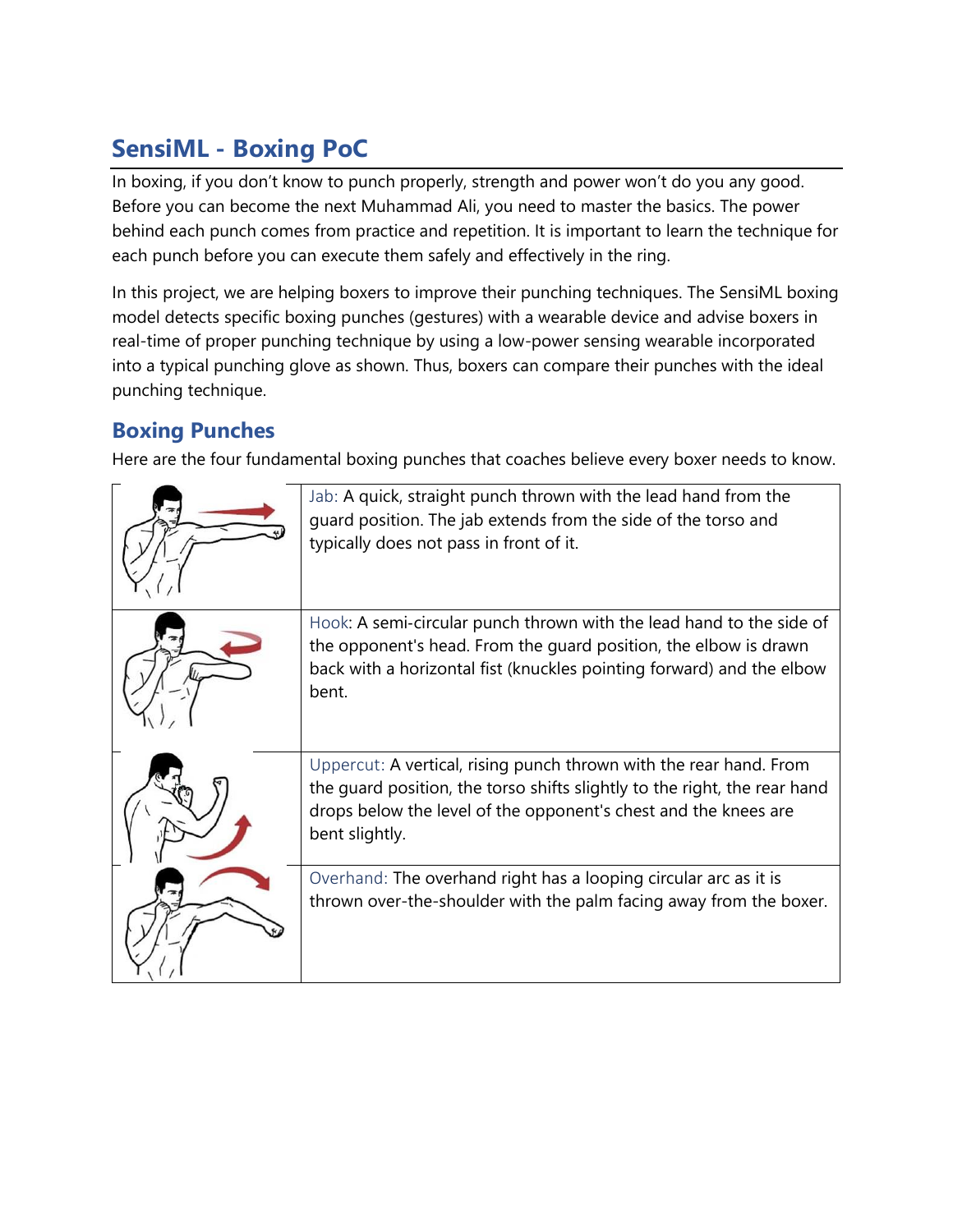#### **Orientation of the sensors**

We've collected example data sets with [Chilkat EOS™ S3AI](Chilkat%20EOS™%20S3AI%20Hardware%20Development%20Kit)  [Hardware Development Kit.](Chilkat%20EOS™%20S3AI%20Hardware%20Development%20Kit) Click [here](https://ddsensimlstage.wpengine.com/downloads/heavy-bag-punching/) to download the boxing demo project.

Sensor orientation is important. The goal is to maximize usable signals while locating it on a stable surface. Also, it is important to train the model and test it with the same orientation. In this project, we placed the Chilkat device on the right-hand boxing glove to collect punching data. It is built into the outside of the boxing glove at the midway vertically on the glove and close to the wrist. The picture on the right shows the orientation of the sensor.



## **Signal Characteristics of the Punches**

Each boxing punch has its own signal signature as shown in the figure given below. SensiML transfers these signals to feature space and finds the features that maximize the differences between the boxing punches. These selected features are used to build the model.

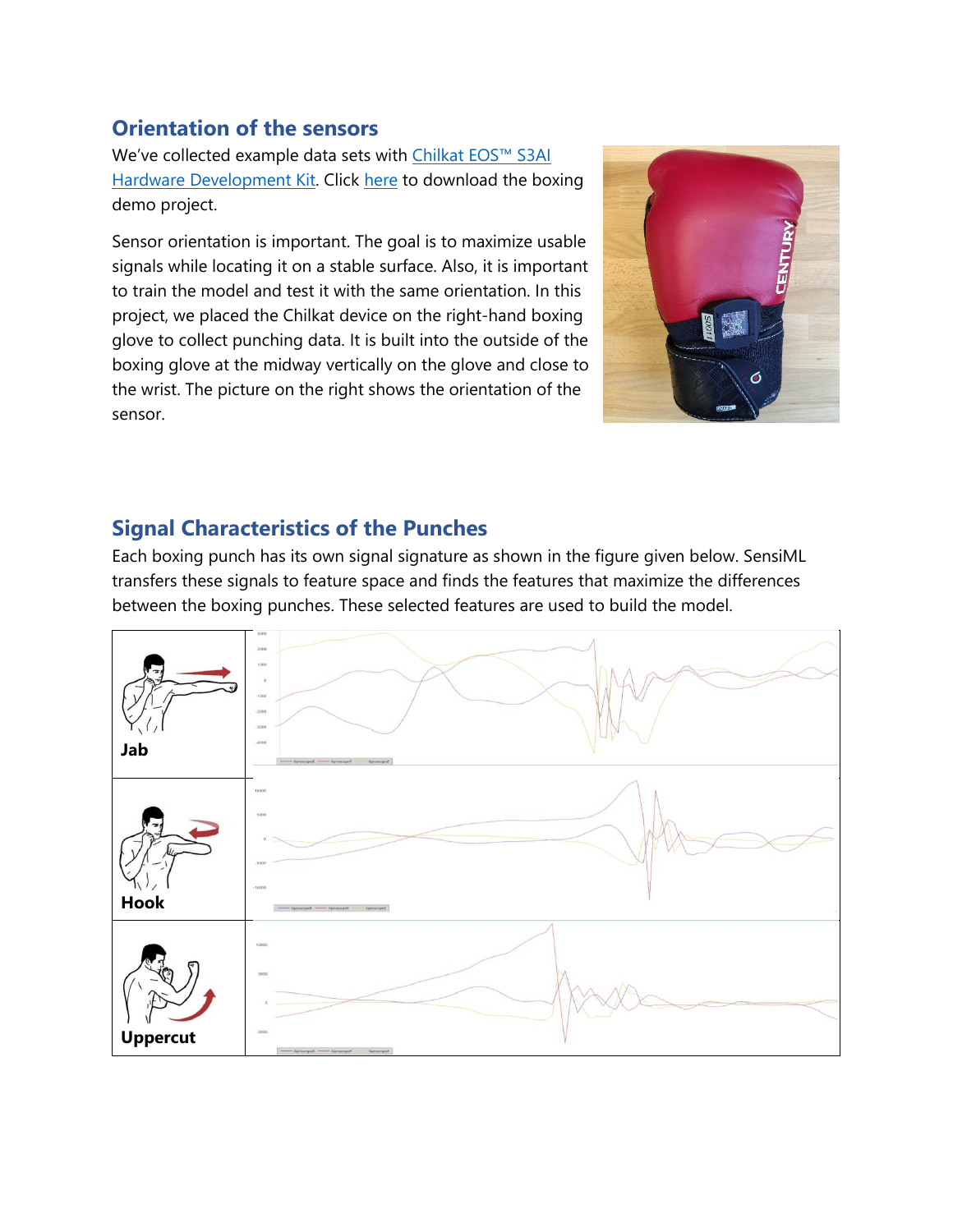

# **Smart Edge AI Test Plan**

Creating a plan before you start your project is a very useful practice. This will help you avoid collecting unnecessary data. In your test plan, always address the items given below.

- Document model insight goals upfront
	- o List out discrete classes or regression outputs sought
	- o Means for determining ground truth (if not obvious)
	- o Desired follow-on insights (collect now or wait for later)
- Enumerate all sources of variance, desired or otherwise
	- o Plan to capture all potentially desired variance sources as metadata
	- o Consider how to control, reduce, or eliminate undesired variance (ex. bias from different data collector technicians and methods)
- Consider sensor selection, configuration, placement carefully
	- o Goal is to maximize usable signal. (Get close to source, signal gain just shy of clipping, shield EMI/RF on analog)
	- o Sample rates: If in doubt, go higher. (Much easier to downsample than add back missing data)

Excerpt of Test Plan for the SensiML Boxing Demo is given below

| Smart Edge AI Test Plan: Boxing Punch Detection Wearable                                                                                                |                                      |                                     |                                      |                              |  |  |  |  |
|---------------------------------------------------------------------------------------------------------------------------------------------------------|--------------------------------------|-------------------------------------|--------------------------------------|------------------------------|--|--|--|--|
| Revision: 1.0                                                                                                                                           | Last Revised: 12/15/2019             |                                     | <b>By: SensiML AE Team</b>           |                              |  |  |  |  |
| Application Summary: Motion classification for recognition of boxing punches from glove-mounted 3-<br>axis accelerometer and 3-axis gyro sensor device. |                                      |                                     |                                      |                              |  |  |  |  |
| SensiML Test Plan Template 1.0, ©2020 SensiML Corporation                                                                                               |                                      |                                     |                                      |                              |  |  |  |  |
| <b>Desired Inference Classifications</b>                                                                                                                |                                      |                                     |                                      |                              |  |  |  |  |
| <b>Categorical Variable</b><br>(SensiML Event Group)                                                                                                    | Class 1<br>(SensiML <b>Event 1</b> ) | Class 2<br>(SensiML <b>Event 2)</b> | Class 3<br>(SensiML <b>Event 3</b> ) | Class 4<br>(SensiML Event 4) |  |  |  |  |
| Must Include                                                                                                                                            |                                      |                                     |                                      |                              |  |  |  |  |
| <b>Boxing Punch</b>                                                                                                                                     | Jab                                  | Hook                                | Uppercut                             | Overhand                     |  |  |  |  |
| Should Include                                                                                                                                          |                                      |                                     |                                      |                              |  |  |  |  |
| <b>Boxing Impact</b>                                                                                                                                    | <b>Knockout Punch</b>                | Solid Connect                       | Glancing Blow                        | Miss                         |  |  |  |  |
| May Include                                                                                                                                             |                                      |                                     |                                      |                              |  |  |  |  |
| <b>Boxing Stance</b>                                                                                                                                    | Upright                              | Semi-crouch                         | <b>Full Crouch</b>                   |                              |  |  |  |  |